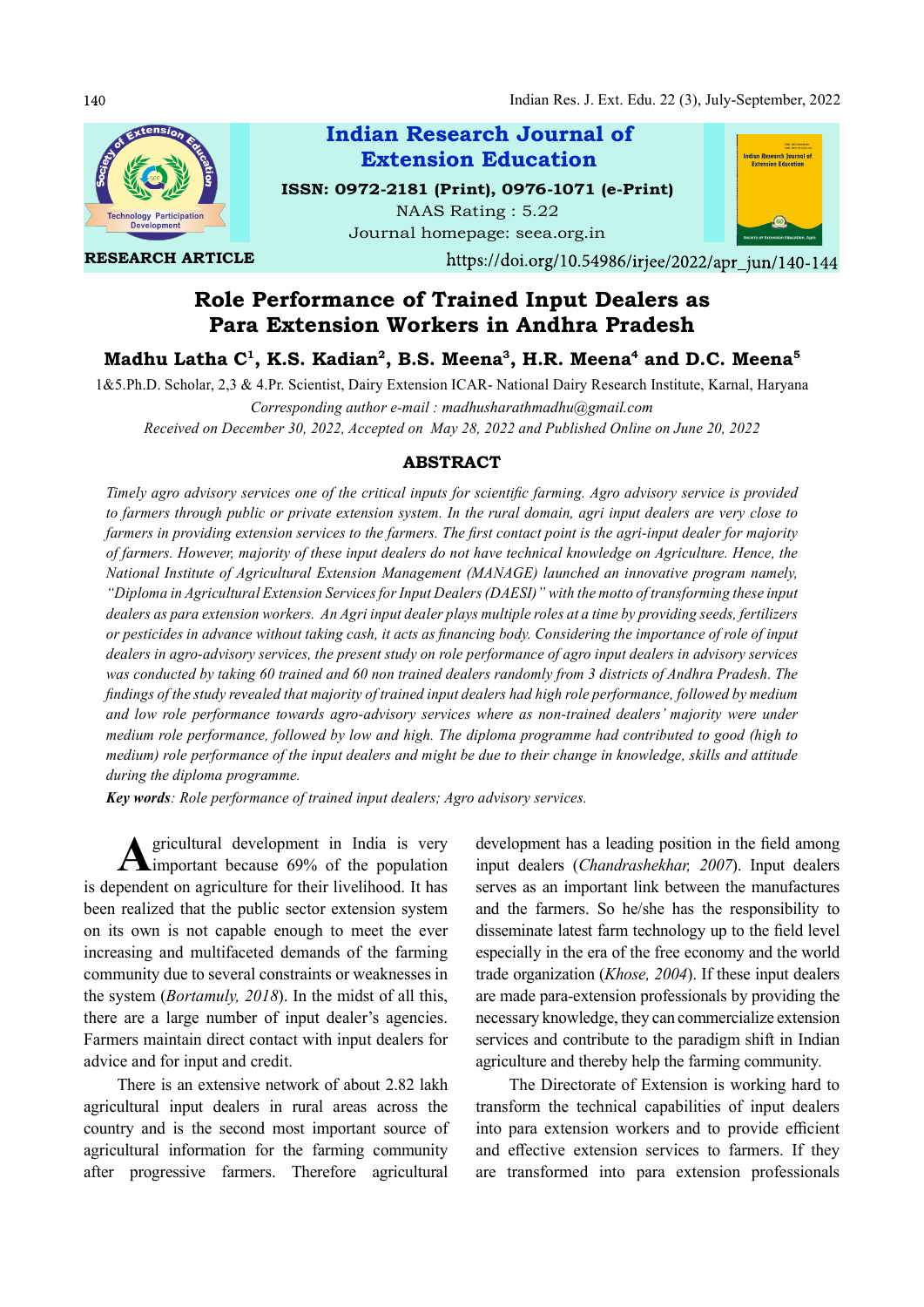Indian Res. J. Ext. Edu. 22 (3), July-September, 2022

by imparting systematic knowledge in remote education, they can expand into market leadership and bring about change in Indian agriculture. With this in mind, the National Institute of Agricultural Extension Management (MANAGE) developed the Diploma in Agricultural Extension Services for input dealers (DAESI), a one-year diploma course offering formal education to input dealers. For Improving their technical efficiency in agriculture and for providing better services to farmers and to act as para-extension professionals, a "One Year Diploma in Agricultural Extension Services for Input Dealers (DAESI) Program was started in the year 2003" by National Institute of Agricultural Extension Management (MANAGE, 2012). Keeping all this in mind, a comprehensive study was conducted to assess to what extent the diploma course had contributed to increased role performance of trained input dealers and what difference it created in the performance of trained and non-trained input dealers.

## METHODOLOGY

In this study ex-post facto research Design was used for the present study. Andhra Pradesh state was purposively selected for the present study area, keeping in view the success of DAESI programme in transforming input dealers into para professionals and enabling them to serve the farmers better thereby strengthening the agriculture extension system. Three districts namely Guntur, Kurnool and Nellore were selected purposively based on the pilot survey where the programme is highly successful. For the present study, an input dealer, who had undergone the diploma course three years before the study and input dealers who have not undergone the course were taken as the respondents. A list of dealers who had undergone course was taken from MANAGE website. Subsequently; by using simple random sampling method, 15 input dealers who have undergone diploma course and 15 input dealers who have not undergone the diploma course were selected from each district at initial level, later for more clarification we interviewed 10 more from each district. In this way we personally interviewed 120 input dealers for the present study.

Operationalization and measurement of role performance : In the present study the role performance was operationalized as the manner in which the input dealers carry out or actually perform their perceived roles of agro advisory services. In this study the role performance is measured by the actual behavior of the

input dealer which is relevant to the pursuance of his job. In general, questions were asked to measure the dependent variable role performance.

A schedule was developed to measure the role performance of input dealers in relation to agroadvisory services by taking into consideration of earlier studies on the input dealers in various states and in consultation with the input dealers, company agents, Department of Agriculture officials and extension experts. The responses for each statements were rated on a three point continuum namely Agree, Disagree and Undecided with the scores of 3, 2 and 1 respectively. The maximum score an individual could obtain was 60 and minimum was 15. The respondents were grouped into three categories based on cumulative square root frequency method.

## RESULTS AND DISCUSSION

Agri-input dealers are the potential localite sources of information having high credibility among the farmers. As they are the connecting bridges between researchers, extension functionaries, input agencies and farming community, their role is more significant in meeting the demands of the farmers. The average performance scores of respondents indicated that the overall role performance of DAESI dealers was on medium to high level and Non DAESI dealers was low level towards agro-advisory services (Table 1). The standard deviation of the total role performance scores of DAESI dealers was 0.118 and that of and Non DAESI dealers was 0.125 indicating significant variations in their performance. For further analysis, the respondents were classified in three categories on the basis of their role performance scores. It was found that from the data, that majority (60.0%) of the DAESI dealers had high role performance, followed by medium (26.67%) and low role performance (13.33%), towards agro-advisory services. Some of the possible reasons for good (medium to high) role performance of the input dealers might be due to their change in knowledge, skills and attitude during the diploma programme. Further due to technical support from the company agents/Department of Agriculture during field visits, his ability to provide credit based, low cost and quality agro advisory services. The dealers by visiting farmers' fields advise them on various good practices of agriculture such as rate of application of fertilizer, management of pests and diseases, assessing the quality of the farm produce, and also, encouraged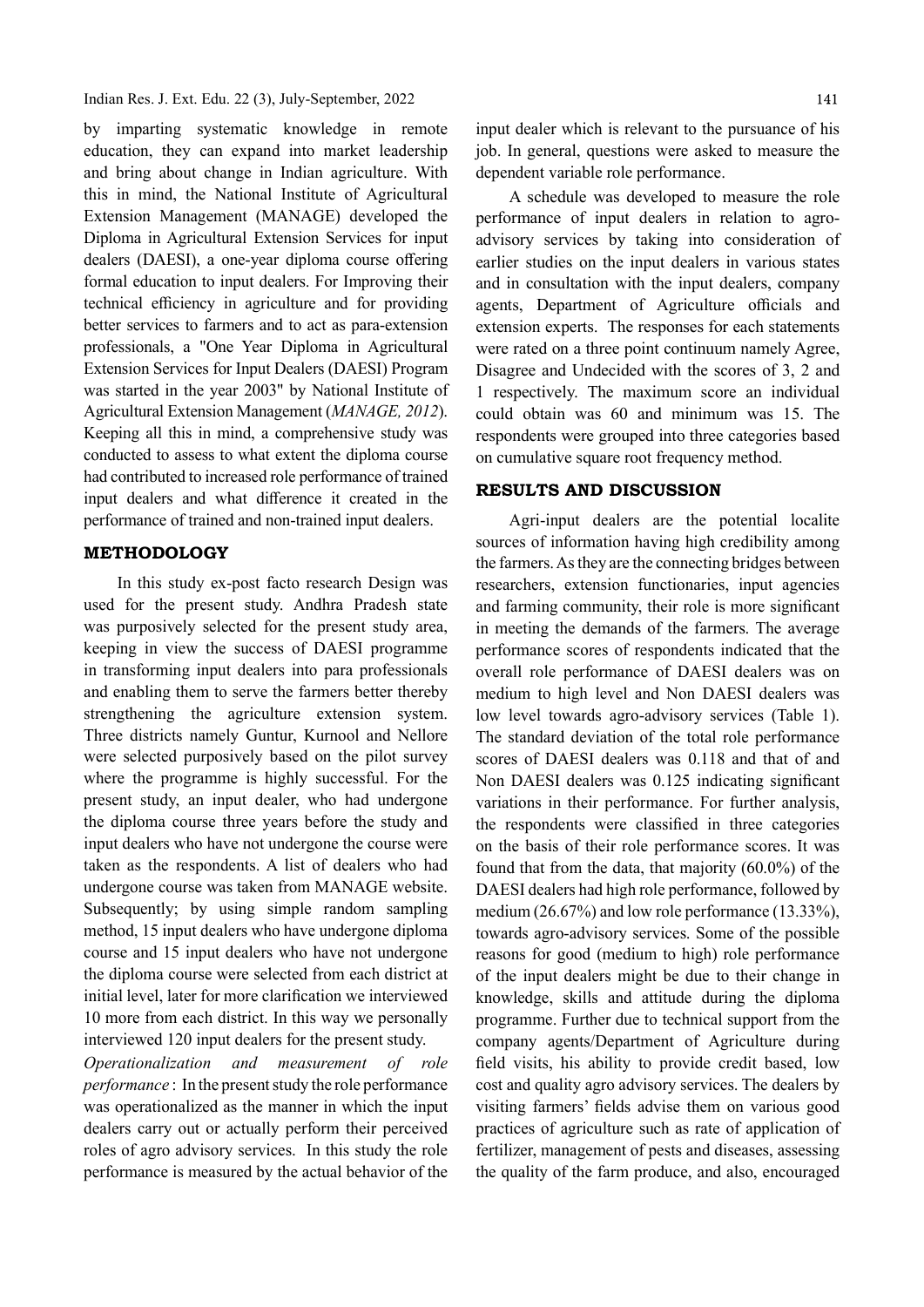them on direct marketing of produce, farmers' collective etc. In case of non DAESI dealer's majority (48.33%) were medium role performance, followed by low  $(30.00\%)$  and high  $(21.67\%)$ . This finding is in consonance the finding of *Ganiger (2012)*. This medium role performance of Non DAESI dealers as compared with DAESI dealers is due to lack of educational qualifications which prohibited them from acquiring the diploma programme.

In order to find out (Table 2) the significant difference of Role performance of input dealers in terms of agro-advisory services, scores of DAESI and non DAESI dealers 'Z' test was applied. It was evident from the Table 2 that the calculated 'z' value is greater than Table value at 0.05 level of probability. Hence the null hypothesis was rejected and it was concluded that there exists a significant difference between the mean role performance scores of DAESI and non DAESI dealers. DAESI programme enhanced the ability of input dealers to perform their roles as a para extension worker. The diploma programme enabled the input dealers to be well aware of existing marketing needs and perceived well about the availability and demand for agro advisory services, dealers also learnt how to convince farmers to adopt the recommendations on agroadvisory services made during the diploma programme, this might be the reasons for DAESI dealers to act as Para extension workers to that of non DEASI dealers. The observations from table clearly depicts that there is significant difference between performance levels of input dealers who have undergone the diploma course (DAESI) and the input dealers who had not undergone the diploma course (non DAESI).

The observations of Table 3 reveals that variables education and awareness about government policies were positively and significantly related with the role performance of the DAESI dealers at 1 per cent level of significance whereas in case of Non DAESI dealers there was a positive and significant correlation at

Table 1. Distribution of respondents according to their role performance as para extension workers

| Role of performance |     | <b>DAESI</b> dealers<br>$(n=60)$ | Non DAESI<br>dealers<br>$(n=60)$ |               |
|---------------------|-----|----------------------------------|----------------------------------|---------------|
|                     | No. | $\frac{0}{0}$                    | No.                              | $\frac{0}{0}$ |
| Low $($ 15)         | 8   | 13.33                            | 29                               | 48.33         |
| Medium (15-18)      | 16  | 26.67                            | 18                               | 30.00         |
| High ( > 18)        | 36  | 60.00                            | 13                               | 21.67         |

Indian Res. J. Ext. Edu. 22 (3), July-September, 2022

Table 2. Analysis of difference in role performance of DAESI & Non-DAESI dealers

| Category                                                                                                                                                                                            |  | No. Mean             | S.D. | Z-value   |  |  |
|-----------------------------------------------------------------------------------------------------------------------------------------------------------------------------------------------------|--|----------------------|------|-----------|--|--|
| <b>DAES</b> dealers                                                                                                                                                                                 |  | 60 5.844444 0.118729 |      |           |  |  |
| Non DAESI<br>dealers                                                                                                                                                                                |  | 60 1.977778 0.125081 |      | 22.42089* |  |  |
| $\mathcal{L} \cap \mathcal{L}$ . $\mathcal{L} \cap \mathcal{L}$ . $\mathcal{L} \cap \mathcal{L}$ . $\mathcal{L} \cap \mathcal{L}$ . $\mathcal{L} \cap \mathcal{L}$ . $\mathcal{L} \cap \mathcal{L}$ |  |                      |      |           |  |  |

\*Significant at 0.05 level of probability

(5.00%) level and information dissemination variable was significantly related to role performance at 1 per cent level of significance in case of both DAESI and Non DAESI dealers, business experience of DAESI and Non DAESI dealers was significantly related to role performance at 5 per cent level of significance. Risk orientation, mass media exposure and extension contact were positively and significantly related with the role performance of the DAESI dealers at 1 per cent level of significance where as in case of Non DAESI dealers there was a non- significant relationship with risk orientation, mass media exposure and extension contact. Economic Motivation was non-significantly correlated with role performance of DAESI dealers and in case of Non DAESI dealers' economic motivation was significantly related with the role performance at 1 per cent level of significance, but age had negative association at 5 per cent level of significance with role performance of both DAESI and Non DAESI dealers. Remaining of the independent variables viz. family size, gross Annual income, business size was nonsignificantly correlated with role performance of both DAESI and Non DAESI dealers.

It can be inferred that role performance of the respondents decreased with increase in age. It meant that younger to middle aged respondents were performing better as para extension workers than respondents who were older in age. Age significantly influenced the role performance as Farm input business was mostly carried out by middle aged individuals, whereas younger generation was slowly getting attracted for an opportunity to carry out the business. Usually the respondents of middle age are enthusiastic and have more work experience and efficiency than older and younger ones. This might be due to that the young people were always more enthusiastic and interested to try out new things in delivering their services to farmers which were reinforce them to support their family. Young people are more open to new ideas than the old ones.

A look at the computed coefficient of correlation (r) between education and awareness about government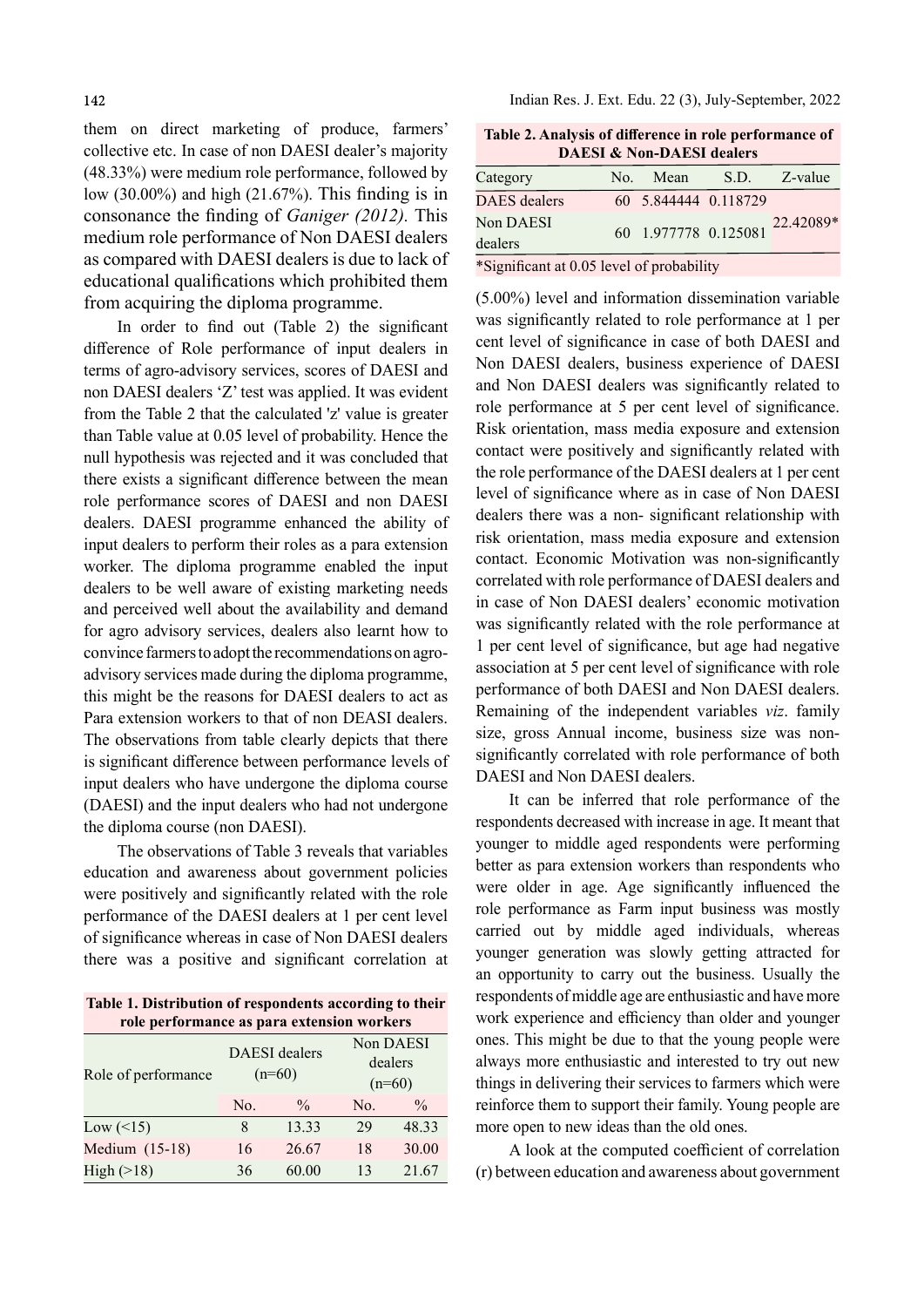| Table 3. Relationship of independents variables |
|-------------------------------------------------|
| with the role performance of DAESI and          |
| <b>Non DAESI dealers</b>                        |

|                            | Correlation co-efficient |                         |  |  |
|----------------------------|--------------------------|-------------------------|--|--|
| Independent variables      | <b>DAESI</b> Dealers     | Non DAESI<br>dealers    |  |  |
| Age                        | $-0.09384*$              | $-0.03048*$             |  |  |
| Education                  | 0.64454**                | $0.20766*$              |  |  |
| Family size                | $-0.10441$ <sup>NS</sup> | $0.19145^{NS}$          |  |  |
| Gross Annual income        | $0.04573$ <sup>NS</sup>  | $0.11447^{NS}$          |  |  |
| Awareness about policies   | $0.51037**$              | $0.21963*$              |  |  |
| Information dissemination  | $0.66152**$              | $0.33048**$             |  |  |
| Business experience        | $0.06361*$               | 0.29525*                |  |  |
| Business size              | $0.13220$ <sup>NS</sup>  | $0.12880^{NS}$          |  |  |
| Risk orientation           | $0.50350**$              | $0.11309$ <sub>NS</sub> |  |  |
| <b>Economic Motivation</b> | $0.05712^{NS}$           | 0.29928**               |  |  |
| Mass media exposure        | $0.51001**$              | $0.03312^{NS}$          |  |  |
| Extension contacts         | $0.82465**$              | $0.02451$ <sup>NS</sup> |  |  |

\* Significant at 5 per cent level of significance,

\*\*Significant at 1 per cent level of significance,

NS=Non-significant.

policies were positively and significantly related with role performance of the DAESI dealers at 1 per cent level of significance whereas in case of Non DAESI dealers there was a positive and significant correlation at (5.00%) level. Education is one of the most important component to gain knowledge. Input dealing agro-advisory service delivery requires certain education for understanding technical information of inputs and agricultural information in providing inputs and agro-advisory services. The focus was to ensure that the programme they must understand the subject and after completion of DAESI programme these should act as para extension professional in that village. Awareness on government policies helps to build up their performance towards respective production technologies. DAESI dealers were aware of ATMA and the programmes conducted by ATMA institution for input dealers. Input dealers were aware about schemes like National agricultural insurance scheme; rural godown national e-governance plan in agriculture. Reddy et al. (2019) revealed results of their study that Information dissemination variable was significantly related to their performance at 1 per cent level of significance in case of both DAESI and Non DAESI dealers. Similarly in a study conducted by Das et al. (2016) stated in their results that that utilization of information source, agricultural training received,

knowledge about general agriculture except plant protection, knowledge about plant protection, retailing ability/skill, communication skill, services provided for agricultural development, sale promotional activity, number of farmers dealt with and investment in purchasing agricultural inputs had positive and significant relation with the retailing performance of the input retailer. The thought through reason might be the majority of input dealers had high communication skills and collegiate education and abilities obtained from diploma programme. Providing information to farmers by using broachers, leaflets etc. helped the dealers to know the required production technologies and also field level problems. Farmers perceived that the trained dealers listen to the problems of farmers more than the untrained dealers. Also, they provide latest and advanced information on seeds, fertilizers, pesticides, good practices of agriculture, farm price and marketing etc. Information dissemination is one of the important components for input dealers to act as para extension professionals by Agri. Input dealers. There was a positive and significant correlation at (5.00%) level observed between business experience and role performance of DAESI dealers and non DAESI dealers. The reason may be the majority of the input dealers had high business experience; it helped the input dealers to get more practical knowledge regarding production technologies of crops at field level which has enhanced their performance in disseminating production technologies.

Risk orientation, mass media exposure and extension contact were positively and significantly related with the knowledge level of the DAESI dealers at 1 per cent level of significance where as in case of Non DAESI dealers there was a non-significant relationship with risk orientation, mass media exposure and extension contact. . It might be due to the fact that majority of the DAESI dealers were oriented towards selling new products and risk orientation paves the way to perform better. This may be due to that most of the dealers were more exciting and challenging to learn new skills to improve their business and at the same time helping the farming community. DAESI dealers had high mass media exposure than Non DAESI dealers as they were accessing different sources like print media, radio, television etc. for latest information in agriculture. Mass media exposure helps in giving credible information to the farming community. The regular contact with extension officers of agricultural